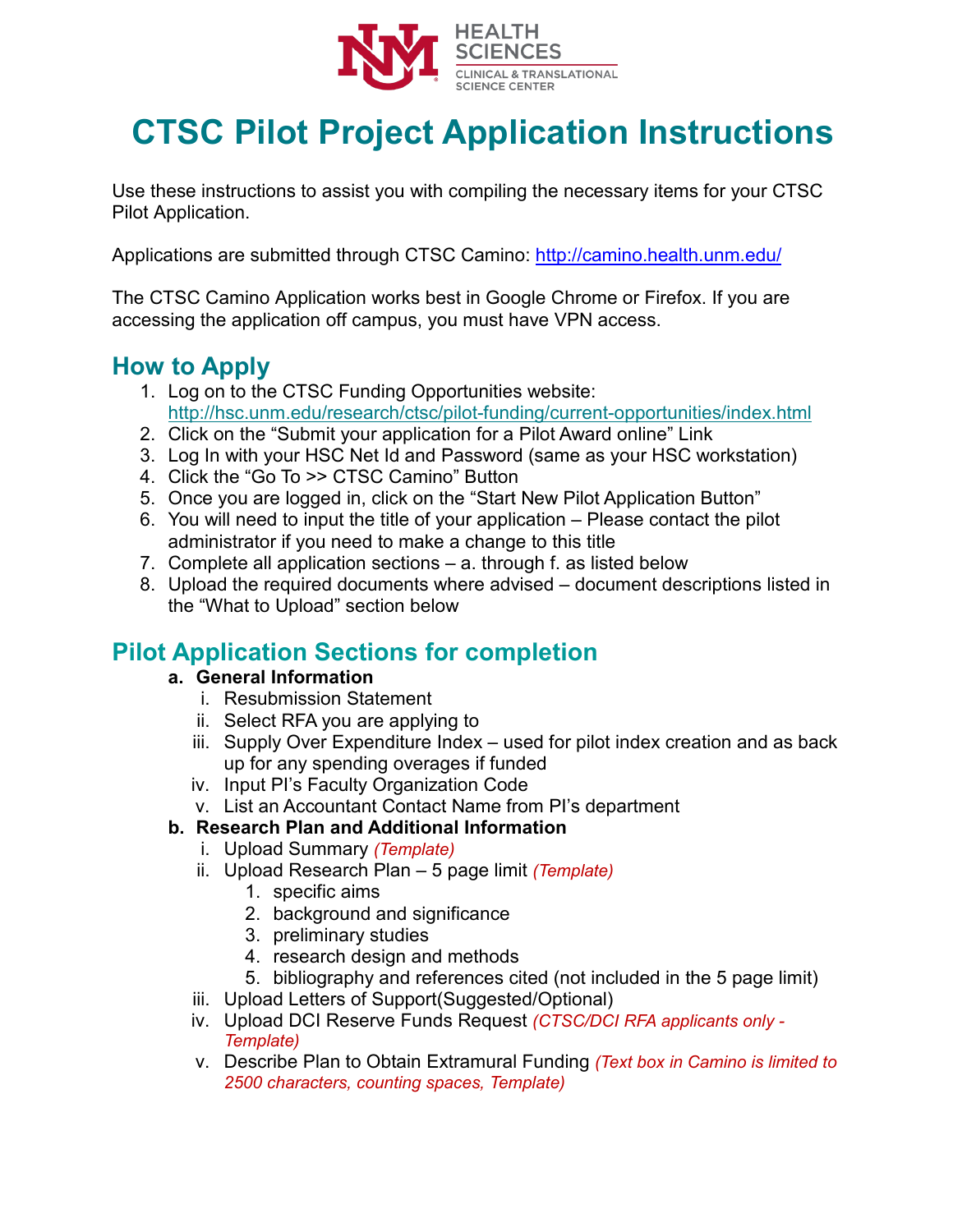

- vi. Describe how project meets the definition of Translational Research *(Text box in Camino is limited to 2500 characters, counting spaces, Template)*
- vii. Describe how this project engages underrepresented or excluded groups *(Text box in Camino is limited to 2500 characters, counting spaces, Template)*
- viii. Explain how proposal may be Generalizable *(Text box in Camino is limited to 2500 characters, counting spaces, Template)*

#### **c. Go/No Go Milestones**

- i. Two standard milestones are tracked, Funds Spent and Patient Enrollment. Please add two to three more Go/No Go milestones that can be used to track progress over the pilot award year. The CTSC Pilot Review Committee will review milestones bi-monthly for progress. Milestones should be quantifiable and realistic. Failure to reach stated milestones may result in reduction of award.
- **d.** Human Subjects/Animal Research Files
	- i. Animal Research Determination
	- ii. Upload Animal Research Files *(Template)*
	- iii. Human Subjects Research Determination
	- iv. Clinical Trial Determination
	- v. Upload all Human Subjects Research Files
	- vi. Enter Planned Enrollment

## **e. Key Personnel/Biosketches**

- i. Add Key Personnel
- ii. Upload Biosketch documents *(Template)*
- **f. Detailed Budget for Pilot Project**
	- i. Select CTSC Services Sort Services by selecting the specific department or by searching in the search box provided. Select services by dragging and dropping the service below the teal box – you will then be able to edit the Quantity of each selected item.
	- ii. Review selected CTSC services
	- iii. Add Non CTSC Services
	- iv. Add Non-CTSC Personnel Salaries
	- v. Add Shared Facility Services
	- vi. Provide Budget Justification

# **What to Upload**

Emphasis on concise communication of the relevant information will help to demonstrate effective proposal writing and communication skills, and the likelihood of success in developing the full, competitive proposals to follow these pilots. Uploaded documents must adhere to the following formatting specifications:

- 11-point Arial font
- Single-spaced
- $\bullet$   $\frac{1}{2}$ " margins on all sides
- $\bullet$  8  $\frac{1}{2}$ " x 11" (i.e., standard size) paper
- Number all pages
- Headers identifying the Principal Investigator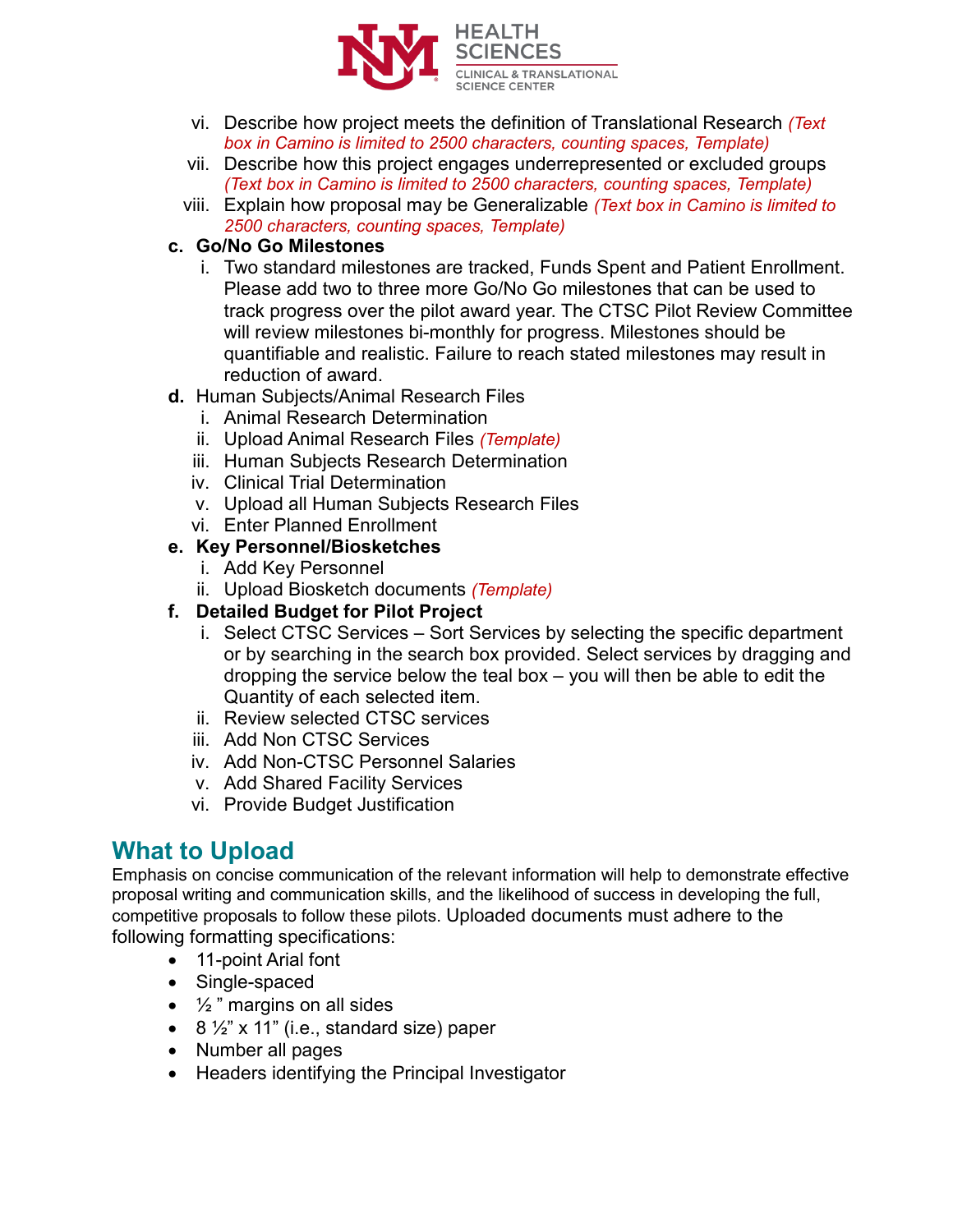

• Footers identifying the document and page number (IRB-approval, Consent, Biosketch, etc.)

Attach the following documents as individual PDF files using the following naming convention:

**UNM\_PILastNameFirstInitial\_ProtocolShortTitle\_Document\_YYYYMMDD.pdf** (e.g. UNM\_AndersonC\_PediatricAsthma\_Biosketch\_20170821.pdf) No longer than 50 characters. Templates for some of these forms can be found within the CTSC Camino Pilot Application database once you have logged in and a new pilot project has been initiated.

## **The following document is required for All Pilot Project Submissions:**

**1. Human Subjects Research Study Document** – download from inside the application database – this will be submitted to NIH for review

#### **The following documents are required, along with the one above, if the pilot is Minimal Risk Human Subjects Research or has an Exemption determination:**

- **2. Summary** Provide a brief (< 500 words) summary of the specific aspects of the proposed study that will be supported and include a line item budget for each aspect (list supplies, services, and personnel costs) *(Template)*
- **3. Research Plan** Research Plan 5 page limit *(Template)*
	- 1. specific aims
	- 2. background and significance
	- 3. preliminary studies
	- 4. research design and methods
	- 5. bibliography and references cited (not included in the 5 page limit)
- **4. Letters of Support**
- **5. IACUC Approval Letter** if conducting animal work
- **6. Vertebrate Animals Section –** if conducting animal work *(Template)*
- **7. IRB Approval Letter** If Human Subjects research
- **8. IRB Exemption Determination**  if exempt from federal regulations
- **9. NIH Biosketch** For the investigator, co-investigators and key personnel *(Template)*
- **10. Human Subjects Training** Certification that the PI, Co-I and key Personnel have education in protection of human subjects *(Template)*
- **11. Protocol** IRB approved pilot protocol
- **12. Consent, Assent, Parental Permission, Waiver of Consent** IRB approved consent documents
- **13. Inclusion of Individuals Across the Lifespan -** Individuals of all ages are expected to be included in clinical research unless there are scientific or ethical reasons not to include them. *(Template)*
- **14. Inclusion of Women and Minorities** Describe the rationale for selection of sex/gender, racial, and ethnic group members in terms of the scientific objectives and proposed study design. *(Template)*